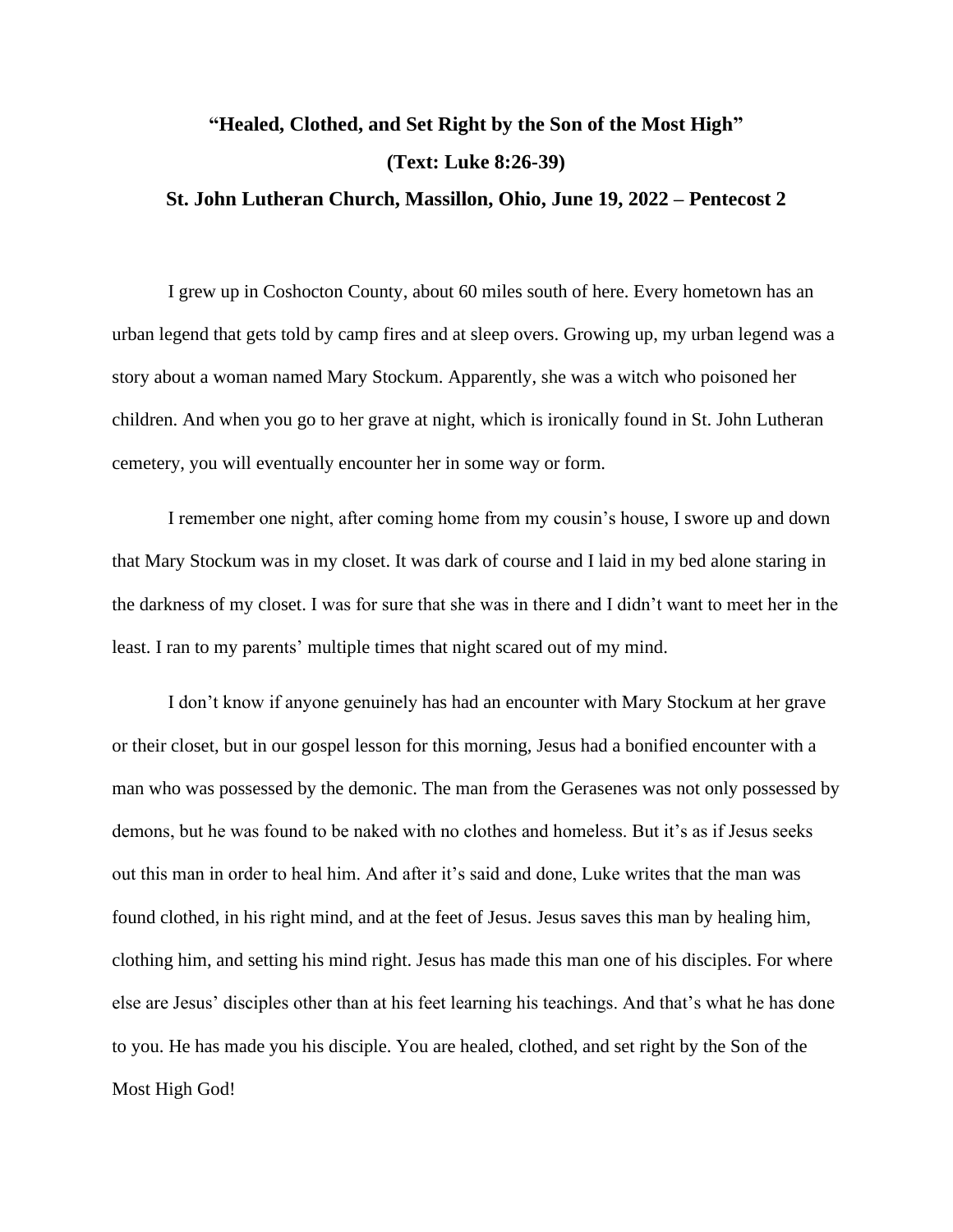Luke writes that Jesus encounters a man of the Gerasenes. Jesus sets sail to gentile territory. Not to go on a vacation but to bring healing to the gentiles. Jesus is met by a man from the town who had a demon. Luke begins to describe this man that "**for a long time he had worn no clothes, and he had not lived in a house but among the tombs.**" What a sad description to say the least. No clothes to put on in order to cover up the disgusting filth of the demons. No home to lay his head. He is forced to live among the tombs – the gravesites of the dead. Clearly the legion of demons were in control. And isn't it fitting for demons to go around with out clothes. What would they need them for? And isn't if fitting for demons to be comfortable in deserted, dead, and dark places.

This sets up what is to follow. Jesus encounters a man possessed, naked, and living among the tombs. What a wretched condition. Glad were not possessed, naked, and living among grave yards. Right? Well, lets think for a moment. Have you ever wanted something really bad, and you would stop at nothing to get it? Have you ever felt like you're almost possessed by things of this world? Things that are hard to give up? A lot of people can be possessed by things other than demons. Pornography, food, money, house, bills, youth sports – the list can go on and on. These things can bring havoc, fear, frustrations, health problems, arguments, and much more.

There are people obsessed, and at times almost possessed, with social media. Did you know that Facebook has 2.89 billion – not million – monthly active users? YouTube has 2.29 billion. What about Instagram, Twitter, and Tik-Tok for the younger people. Instagram, 2 billion. Twitter, 330 million. And Tik-Tok, 600 million. We don't have to know any of these social media apps, but we should know how many people are affected by them – good and bad. A lot of people are obsessed, almost possessed, to check each and every day their favorite social media.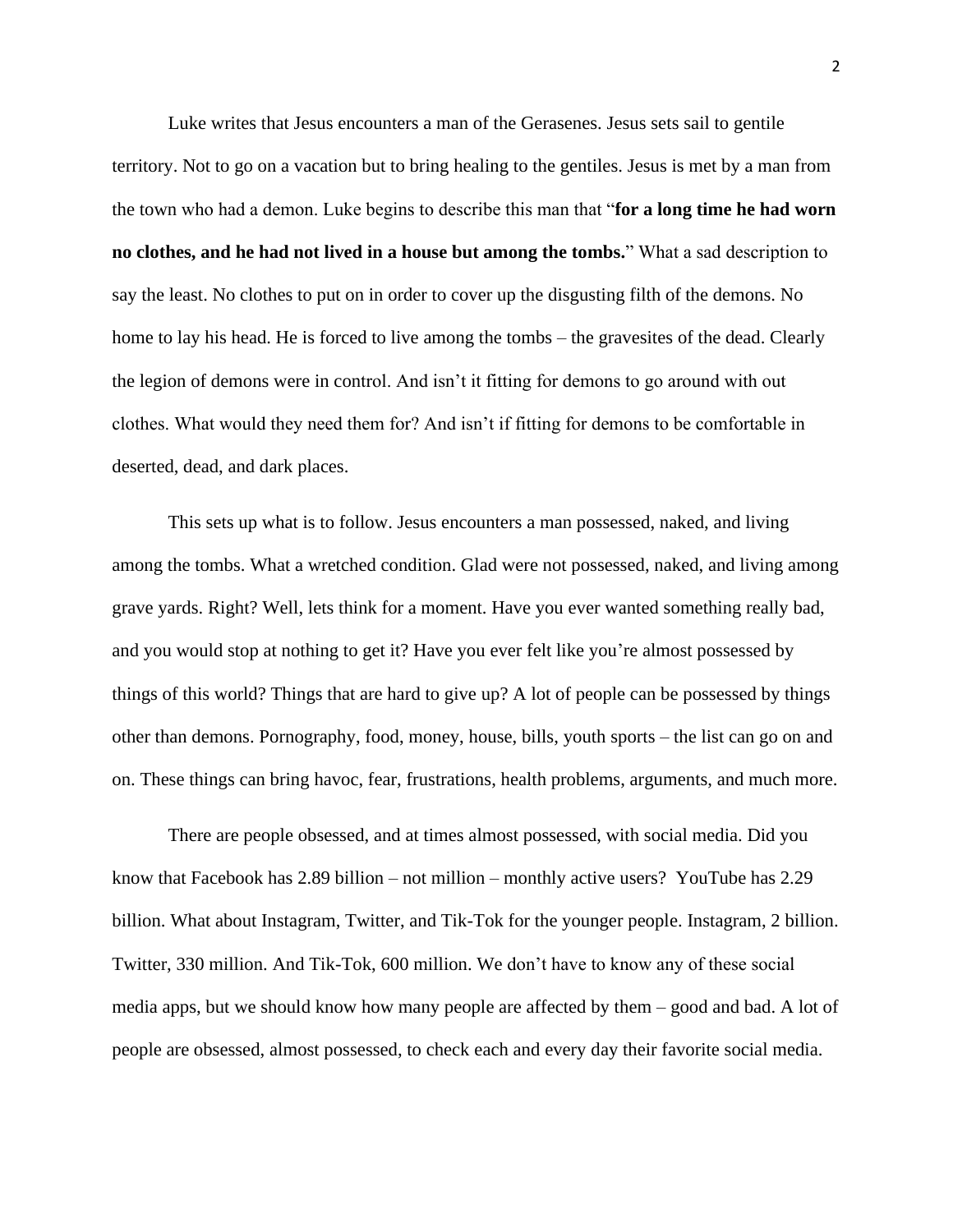Try taking away someone's cell phone. It's almost like they become "possessed." They don't know what to do! They cry out! They cry out and want their life back!

Luke said that the man was found naked. Now, from the looks of it, I don't think any of us are lacking in clothing. But what about spiritual clothing? What are you wearing today spiritually? Are you wearing clothes that you fashioned? Most of us I'm sure have clothes that's made by someone else. But these clothes will not cover you spiritually. These clothes are the clothes of man and woman. They are like filthy rags as one of the prophets say. In our own, spiritual condition, we're like the demon possessed man. We are naked before the Lord. He sees me, you, and all people spiritually naked. He sees right through our self-righteous clothes. It's like the saying, "The emperor has no clothes." It appears that we have clothes on, but God sees us for who we really are.

And each of us has a home to go to after the service. But with out the grace of God, all of us would be homeless. Adam and Eve were thrown out of the house so to speak. God sent them out of the Garden because of their sin. And we too, those who are born of Adam and Eve, have been homeless since birth. We, on account of the things we've done and left undone, we're homeless spiritually.

But though we are possessed by things of this world, spiritually naked and homeless – fear not! Jesus, the Son of the Most High God is mightier than all. He encounters the demons that were possessing this man from the Gerasenes. The demons despair. Jesus has found them out. I find it ironic that the demons beg Jesus not to torment them. Even though they've been tormenting this man for a long time. Though the demons could break the bonds of chains and shackles, they were completely outmatched by Jesus.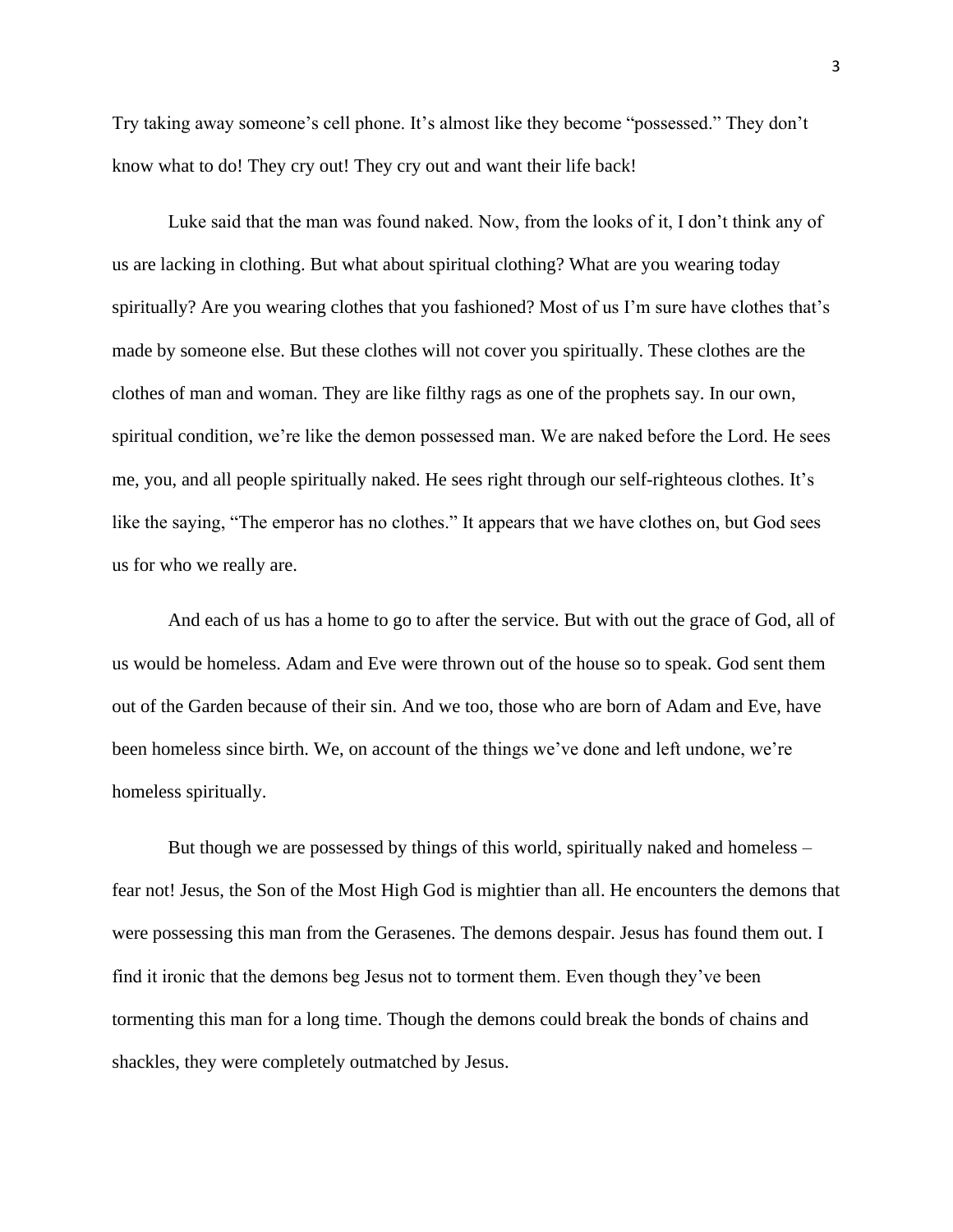Jesus asked the demon what its name was and it said, "**'Legion.'**" Now, just in case you forgot what this name stands for, remember that it's referring to a number of how many demons were in this man. The number is between 3-6 thousand. No matter though for the Son of the Most High God! Jesus commands the thousands of demons to depart from this man and enter into a herd of pigs. The unclean entering into the unclean. Now the demons are in a suitable host. Pigs are considered unclean to the Jewish mind. And not only did the demons enter the unclean pigs, but Luke writes that they rushed down the steep bank and into the lake and drowned. What a proper outcome. Demons, through water, are drowned and are no more!

Jesus' power and authority is on full display! Fear not! For not only did Jesus use water to drown and put to death a legion of demons, but he also used water to drown out your so called demons in baptism. Yes, in the waters, your sin – the sin that possessed you from birth; the sin that has left you naked and homeless – has been drowned! Through the mighty Son of the Most High God, you're no longer under the control of sin, the world's many vices, and the demonic. You're washed clean with the water of the Spirit. You're healed and are his child.

Now, I don't want to focus so much on the reaction of the townsfolk. Rather, I want to bring to the forefront of your minds to the new description of the man who was demon possessed. Luke writes, "**Then people went out to see what had happened, and they came to Jesus and found the man from whom the demons had gone, sitting at the feet of Jesus, clothed and in his right mind.**" The man has been healed by the mighty hand of Jesus, the Son of the Most High God, and is now at his feet – clothed and in his right mind. And dear friend, this is exactly what God has done to you. He healed you and has clothed you with the robe of his righteousness. The same God that stripped Adam and Eve of their self-made fig leaves, has stripped you of your own man-made clothing and has given you clothing that he has fashioned